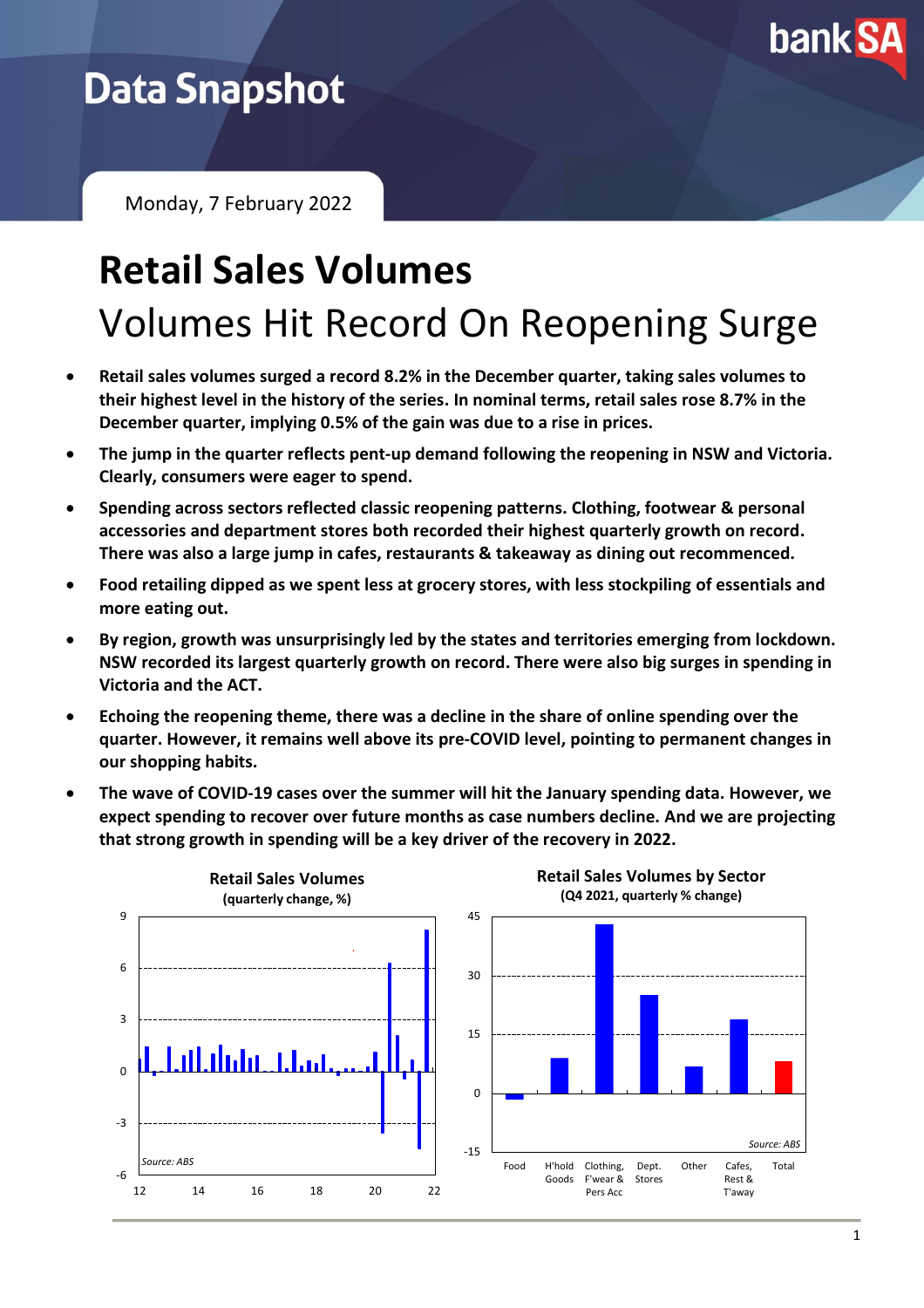Retail sales volumes surged a record 8.2% in the December quarter, taking sales volumes to their highest level in the history of the series, dating back to 1983.

The volumes data is released with a lag to the monthly nominal retail sales series.

The volumes data indicate most of the increase in retail spending in the quarter was because shoppers were buying more. In nominal terms, retail sales rose 8.7% in the December quarter, implying 0.5% of the gain was due to a rise in prices.

The jump in the quarter reflects pent-up demand following the reopening in NSW and Victoria. Clearly, consumers were eager to spend. Large household saving buffers, low interest rates, government support, the strong housing market and the fast rebound in the labour market also supported shoppers' willingness to open their wallets. However, December quarter spending doesn't capture much of the hit from the Omicron variant, which is set to come through in the January data.

Spending across sectors reflected classic reopening patterns. There were big rebounds in clothing, footwear & personal accessories (43.1%) and department stores (25.0%), both recording their highest quarterly growth on record, as restrictions eased. There was also a large jump in cafes, restaurants & takeaway (18.8%) as dining out recommenced. Household goods (9.0%) and other retailing (6.8%) also recorded strong growth in the quarter.

Food retailing dipped (-1.6%), as we spent less at grocery stores, with less stockpiling of essentials and more eating out.



By region, growth was unsurprisingly led by the states and territories emerging from lockdown. NSW (15.3%) recorded its largest quarterly growth on record. There were also surges in spending in the ACT (12.4%) and Victoria (10.2%). There were more modest gains in Queensland (3.0%), WA (1.6%), SA (1.1%), and the NT (0.9%). There was a slight decline in sales volumes in Tasmania (-1.1%).

Echoing the reopening theme, there was a decline in the share of online spending over the December quarter. Online shopping peaked at 14.7% of retail spending in September and slipped to 11.3% in December after lockdowns had lifted. However, it remains well above its pre-COVID level, which averaged around 6% in the year before the pandemic, pointing to permanent changes in our shopping habits.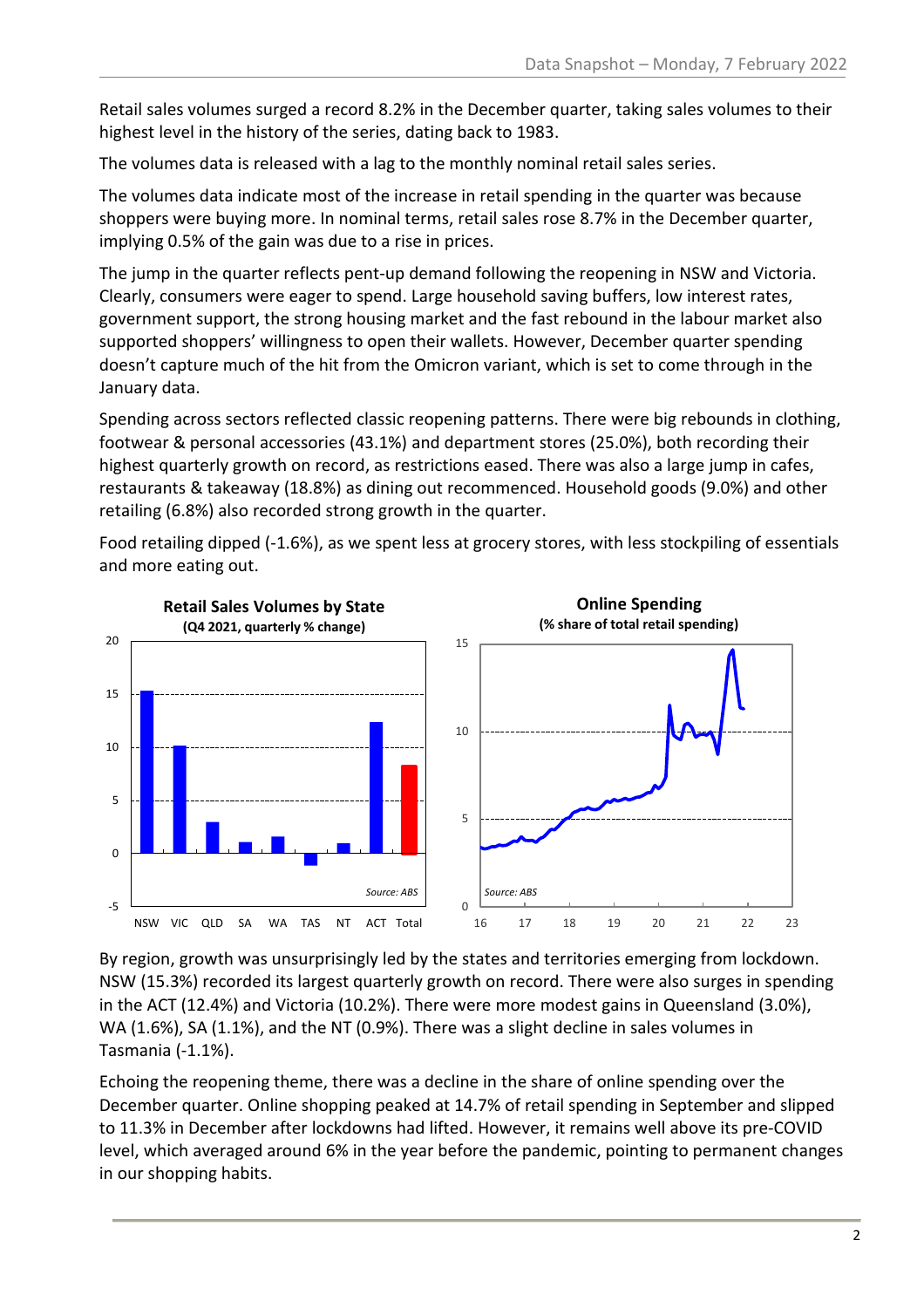## **Outlook**

The surge in COVID-19 cases will hit the January spending data, as millions were forced into isolation or were more cautious about leaving the house. High levels of absenteeism also contributed to supply-side constraints as businesses grappled with labour shortages and more difficulties with supply chains. Some businesses were forced to temporarily shut up shop or reduce trading hours.

However, we expect spending to recover over future months as case numbers decline. In turn, we are forecasting that GDP growth will be flat in the first quarter of 2022, with the balance of risks tilted to the upside. We are also projecting that strong growth in household spending will be a key driver of the recovery in 2022.

As reflected in today's volumes data, there was strong momentum in consumer spending ahead of the Omicron outbreak. The key factors supporting this momentum remain in play. Households have accumulated huge saving buffers during the pandemic, which will support consumption this year. Plus, the unemployment rate is at its lowest level in more than a decade. And, while we expect the Reserve Bank will begin lifting the cash rate in the second half of this year, interest rates are still low relative to historical levels.

> **Matthew Bunny, Economist** Ph: (02) 8254 0023